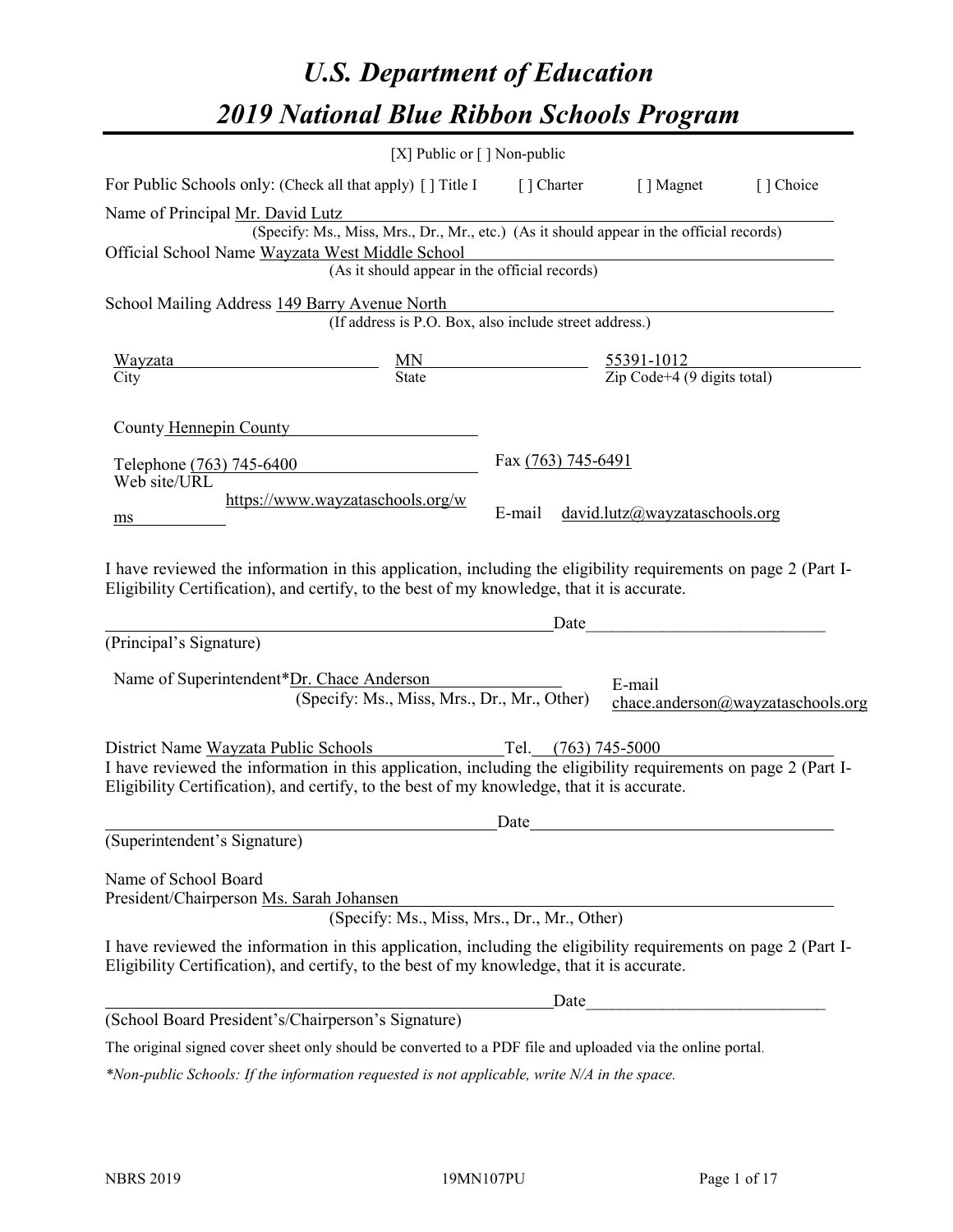The signatures on the first page of this application (cover page) certify that each of the statements below, concerning the school's eligibility and compliance with U.S. Department of Education and National Blue Ribbon Schools requirements, are true and correct.

1. All nominated public schools must meet the state's performance targets in reading (or English language arts) and mathematics and other academic indicators (i.e., attendance rate and graduation rate), for the all students group, including having participation rates of at least 95 percent using the most recent accountability results available for nomination.

2. To meet final eligibility, all nominated public schools must be certified by states prior to September 2019 in order to meet all eligibility requirements. Any status appeals must be resolved at least two weeks before the awards ceremony for the school to receive the award.

3. The school configuration includes one or more of grades K-12. Schools on the same campus with one principal, even a K-12 school, must apply as an entire school.

4. The school has been in existence for five full years, that is, from at least September 2013 and each tested grade must have been part of the school for the past three years.

5. The nominated school has not received the National Blue Ribbon Schools award in the past five years: 2014, 2015, 2016, 2017, or 2018.

6. The nominated school has no history of testing irregularities, nor have charges of irregularities been brought against the school at the time of nomination. If irregularities are later discovered and proven by the state, the U.S. Department of Education reserves the right to disqualify a school's application and/or rescind a school's award.

7. The nominated school has not been identified by the state as "persistently dangerous" within the last two years.

8. The nominated school or district is not refusing Office of Civil Rights (OCR) access to information necessary to investigate a civil rights complaint or to conduct a district-wide compliance review.

9. The OCR has not issued a violation letter of findings to the school district concluding that the nominated school or the district as a whole has violated one or more of the civil rights statutes. A violation letter of findings will not be considered outstanding if OCR has accepted a corrective action plan from the district to remedy the violation.

10. The U.S. Department of Justice does not have a pending suit alleging that the nominated school or the school district, as a whole, has violated one or more of the civil rights statutes or the Constitution's equal protection clause.

11. There are no findings of violations of the Individuals with Disabilities Education Act in a U.S. Department of Education monitoring report that apply to the school or school district in question; or if there are such findings, the state or district has corrected, or agreed to correct, the findings.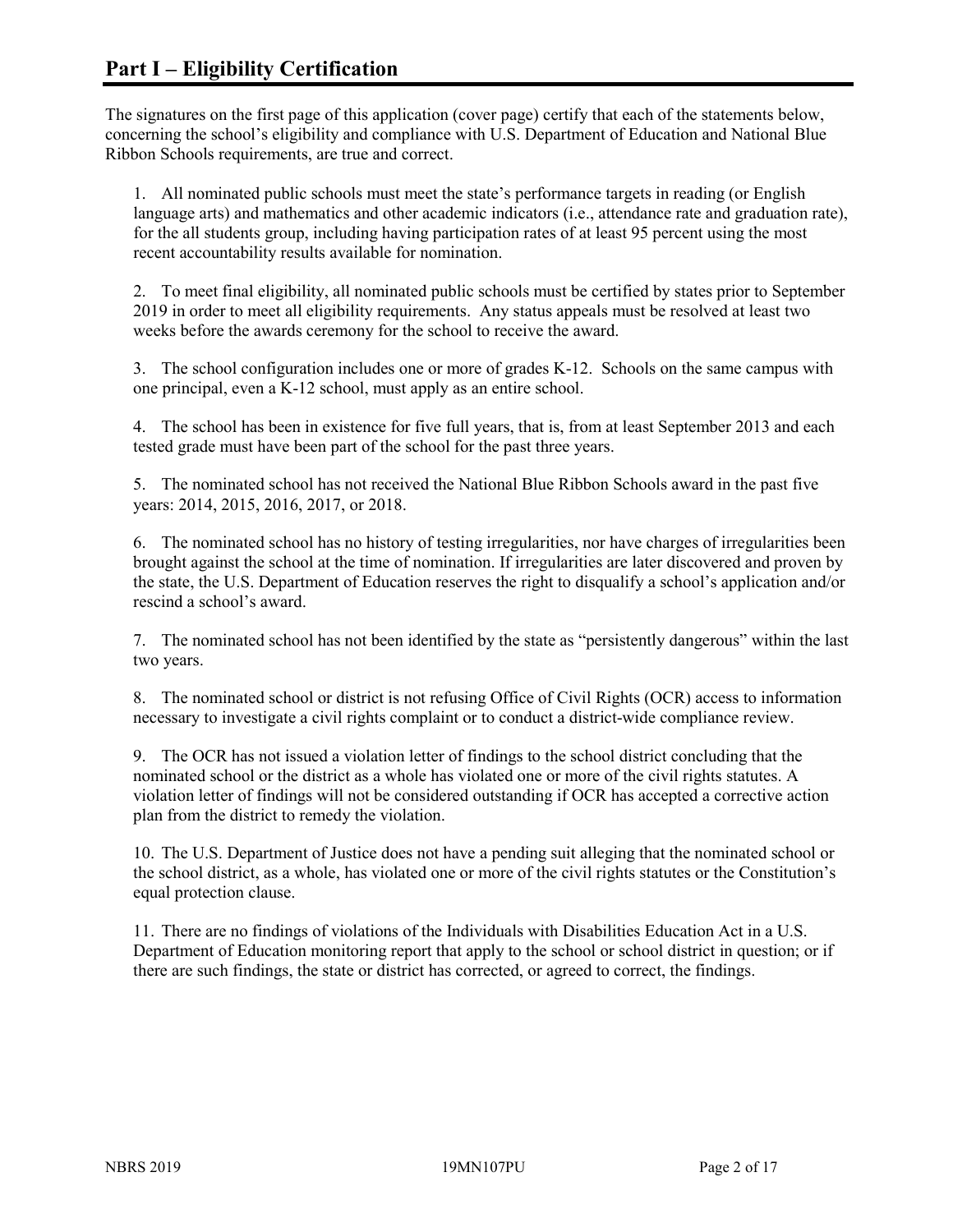#### **Data should be provided for the most recent school year (2018-2019) unless otherwise stated.**

#### **DISTRICT**

1. Number of schools in the district  $8$  Elementary schools (includes K-8) (per district designation): 3 Middle/Junior high schools 1 High schools 0 K-12 schools

12 TOTAL

**SCHOOL** (To be completed by all schools)

2. Category that best describes the area where the school is located:

[ ] Urban or large central city [X] Suburban [] Rural or small city/town

3. Number of students as of October 1, 2018 enrolled at each grade level or its equivalent in applying school:

| Grade                           | # of         | # of Females | <b>Grade Total</b> |
|---------------------------------|--------------|--------------|--------------------|
|                                 | <b>Males</b> |              |                    |
| PreK                            | 0            | 0            | 0                  |
| $\mathbf K$                     | 0            | 0            | 0                  |
| 1                               | 0            | 0            | 0                  |
| 2                               | 0            | 0            | 0                  |
| 3                               | 0            | 0            | 0                  |
| 4                               | $\theta$     | 0            | 0                  |
| 5                               | 0            | 0            | 0                  |
| 6                               | 121          | 132          | 253                |
| 7                               | 132          | 109          | 241                |
| 8                               | 146          | 114          | 260                |
| 9                               | 0            | 0            | 0                  |
| 10                              | 0            | 0            | 0                  |
| 11                              | $\theta$     | 0            | 0                  |
| 12 or higher                    | $\mathbf{0}$ | 0            | 0                  |
| <b>Total</b><br><b>Students</b> | 399          | 355          | 754                |

\*Schools that house PreK programs should count preschool students **only** if the school administration is responsible for the program.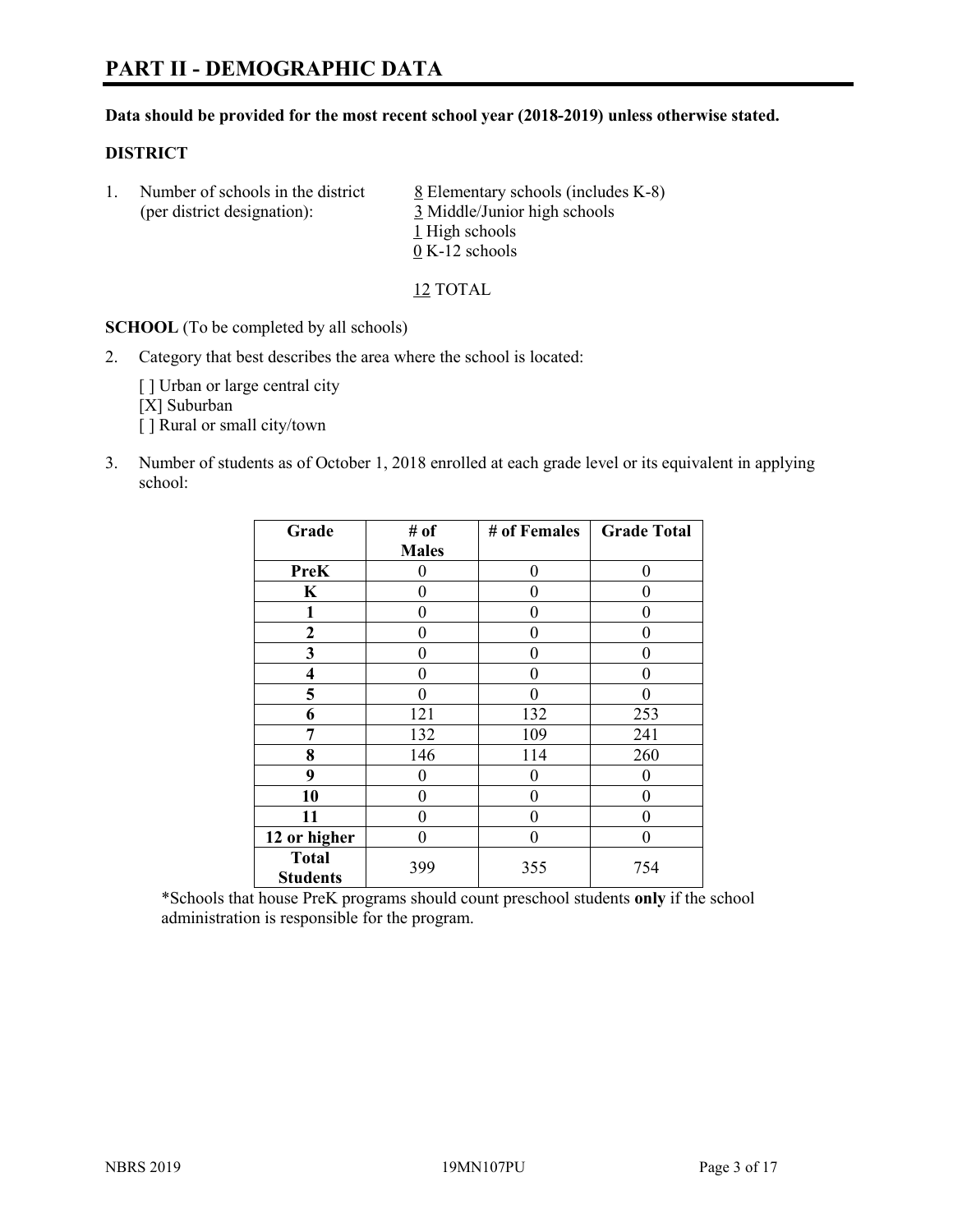4. Racial/ethnic composition of  $0\%$  American Indian or Alaska Native the school (if unknown, estimate): 16 % Asian

 % Black or African American % Hispanic or Latino % Native Hawaiian or Other Pacific Islander 70 % White % Two or more races **100 % Total**

(Only these seven standard categories should be used to report the racial/ethnic composition of your school. The Final Guidance on Maintaining, Collecting, and Reporting Racial and Ethnic Data to the U.S. Department of Education published in the October 19, 2007 *Federal Register* provides definitions for each of the seven categories.)

5. Student turnover, or mobility rate, during the 2017 – 2018 school year: 7%

If the mobility rate is above 15%, please explain.

This rate should be calculated using the grid below. The answer to (6) is the mobility rate.

| <b>Steps For Determining Mobility Rate</b>         | Answer |
|----------------------------------------------------|--------|
| (1) Number of students who transferred to          |        |
| the school after October 1, 2017 until the         | 12     |
| end of the 2017-2018 school year                   |        |
| (2) Number of students who transferred             |        |
| <i>from</i> the school after October 1, 2017 until | 43     |
| the end of the 2017-2018 school year               |        |
| (3) Total of all transferred students [sum of      | 55     |
| rows $(1)$ and $(2)$ ]                             |        |
| (4) Total number of students in the school as      |        |
| of October 1, 2017                                 | 771    |
| $(5)$ Total transferred students in row $(3)$      |        |
| divided by total students in row (4)               | 0.07   |
| $(6)$ Amount in row $(5)$ multiplied by 100        |        |

6. English Language Learners (ELL) in the school:  $1\%$ 

8 Total number ELL

Specify each non-English language represented in the school (separate languages by commas): Arabic, Bengali, Chinese/Mandarin, Dutch, French, Harari, Hindi/Hindustan, Kannad, Korean, Malayala, Nepali, Oromo, Polish, Portuguese, Punjabi, Russian, Somali, Spanish, Swahili, Tagalog, Tamil, Telugu, Turkish, Urdu, Vietnamese

7. Students eligible for free/reduced-priced meals:  $8\%$ Total number students who qualify:  $64$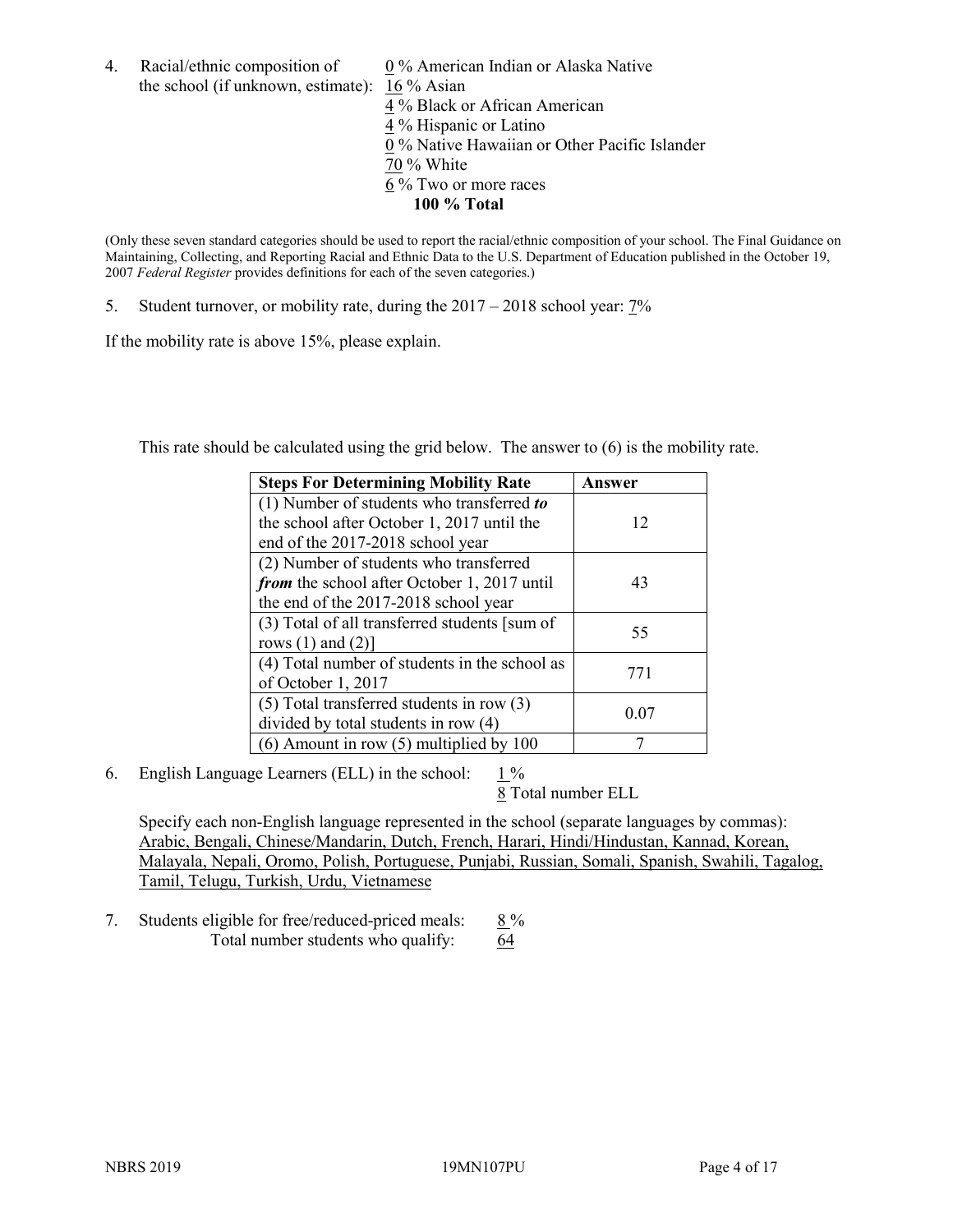64 Total number of students served

Indicate below the number of students with disabilities according to conditions designated in the Individuals with Disabilities Education Act. Do not add additional conditions. It is possible that students may be classified in more than one condition.

| 11 Autism                 | 0 Multiple Disabilities                 |
|---------------------------|-----------------------------------------|
| 2 Deafness                | 1 Orthopedic Impairment                 |
| 1 Deaf-Blindness          | 18 Other Health Impaired                |
| 0 Developmental Delay     | 17 Specific Learning Disability         |
| 2 Emotional Disturbance   | 14 Speech or Language Impairment        |
| 3 Hearing Impairment      | 1 Traumatic Brain Injury                |
| 4 Intellectual Disability | 1 Visual Impairment Including Blindness |

- 9. Number of years the principal has been in her/his position at this school: 2
- 10. Use Full-Time Equivalents (FTEs), rounded to nearest whole numeral, to indicate the number of school staff in each of the categories below:

|                                                                                                                                                                                                                              | <b>Number of Staff</b>      |
|------------------------------------------------------------------------------------------------------------------------------------------------------------------------------------------------------------------------------|-----------------------------|
| Administrators                                                                                                                                                                                                               | $\mathcal{D}_{\mathcal{L}}$ |
| Classroom teachers including those<br>teaching high school specialty<br>subjects, e.g., third grade teacher,<br>history teacher, algebra teacher.                                                                            | 37                          |
| Resource teachers/specialists/coaches<br>e.g., reading specialist, science coach,<br>special education teacher, technology<br>specialist, art teacher, etc.                                                                  | 13                          |
| Paraprofessionals under the<br>supervision of a professional<br>supporting single, group, or classroom<br>students.                                                                                                          | 9                           |
| Student support personnel<br>e.g., school counselors, behavior<br>interventionists, mental/physical<br>health service providers,<br>psychologists, family engagement<br>liaisons, career/college attainment<br>coaches, etc. | 4                           |

11. Average student-classroom teacher ratio, that is, the number of students in the school divided by the FTE of classroom teachers, e.g., 22:1 20:1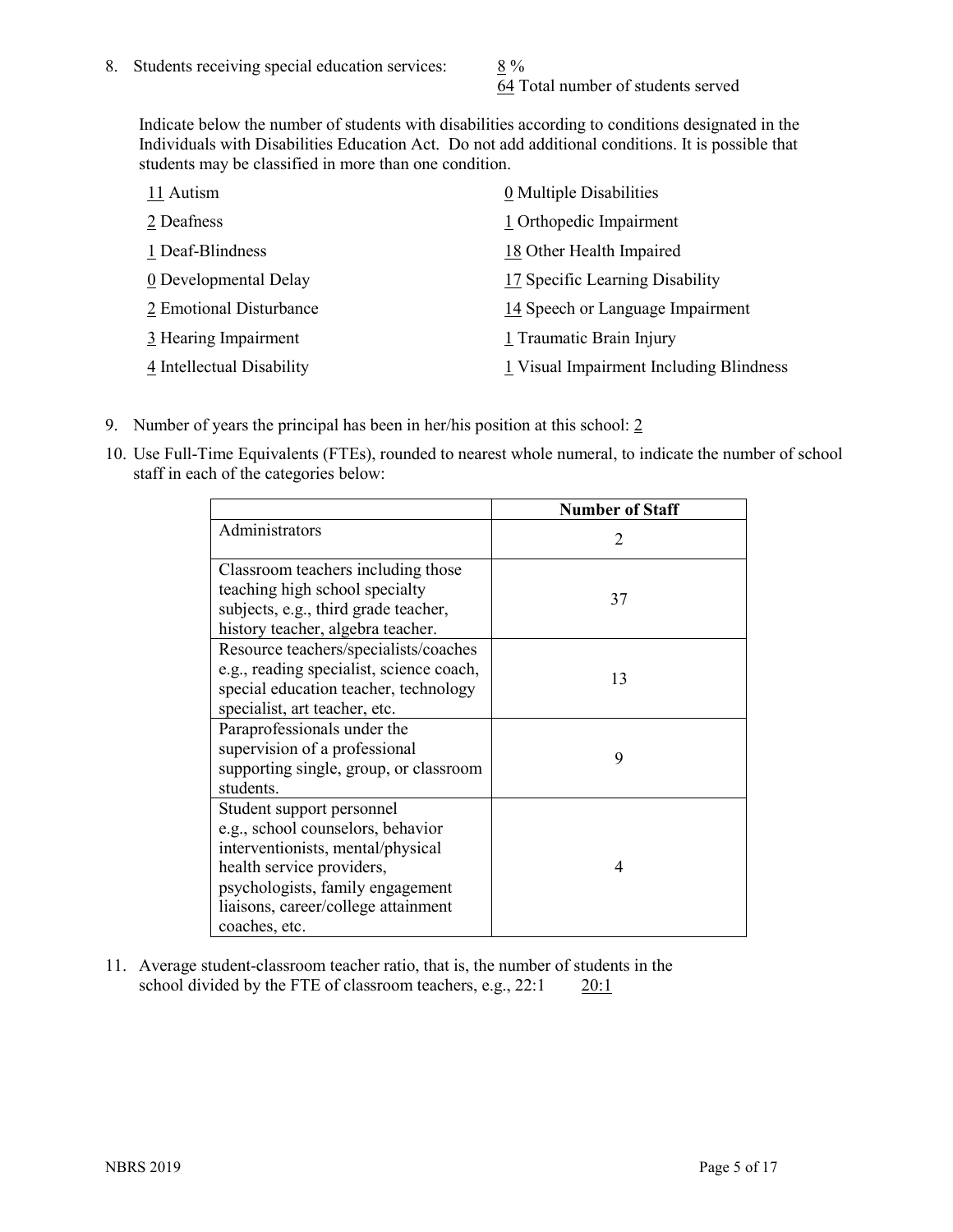12. Show daily student attendance rates. Only high schools need to supply yearly graduation rates.

| <b>Required Information</b> | 2017-2018 | 2016-2017 | 2015-2016 | 2014-2015 | 2013-2014 |
|-----------------------------|-----------|-----------|-----------|-----------|-----------|
| Daily student attendance    | 95%       | 95%       | 96%       | 96%       | 96%       |
| High school graduation rate | $0\%$     | $0\%$     | $0\%$     | $9\%$     | $0\%$     |

#### 13. **For high schools only, that is, schools ending in grade 12 or higher.**

Show percentages to indicate the post-secondary status of students who graduated in Spring 2018.

| <b>Post-Secondary Status</b>                  |       |
|-----------------------------------------------|-------|
| Graduating class size                         |       |
| Enrolled in a 4-year college or university    | $0\%$ |
| Enrolled in a community college               | 0%    |
| Enrolled in career/technical training program | 0%    |
| Found employment                              | 0%    |
| Joined the military or other public service   | 0%    |
| Other                                         | በ‰    |

14. Indicate whether your school has previously received a National Blue Ribbon Schools award. Yes No X

If yes, select the year in which your school received the award.

15. In a couple of sentences, provide the school's mission or vision statement.

The Mission of Wayzata Public Schools is to ensure a world-class education that prepares each and every student to thrive today and excel tomorrow in an ever-changing global society.

16. **For public schools only**, if the school is a magnet, charter, or choice school, explain how students are chosen to attend.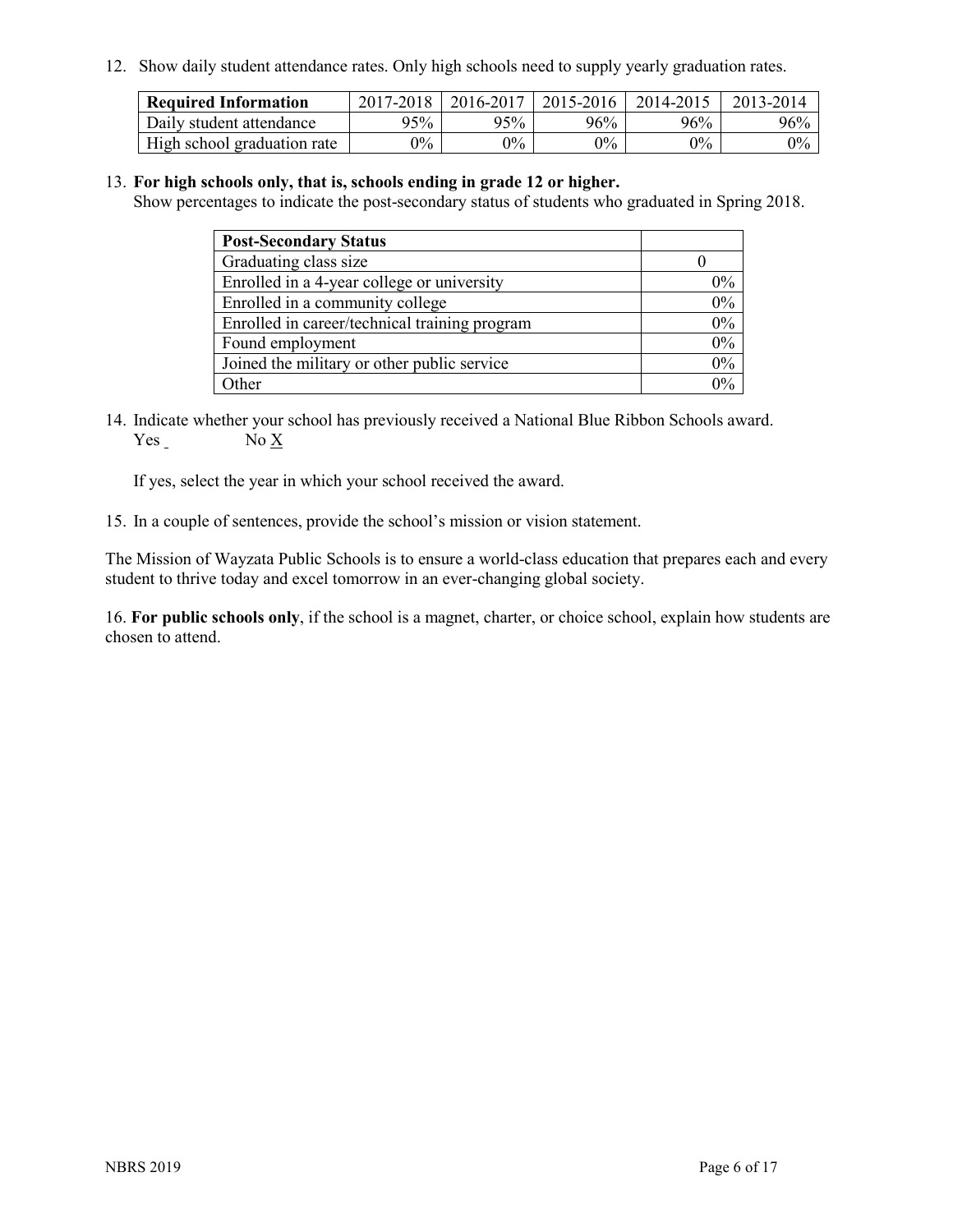# **PART III – SUMMARY**

The Mission of Wayzata Public Schools is to ensure a world-class education that prepares each and every student to thrive today and excel tomorrow in an ever-changing global society.

Wayzata West Middle School (WWMS) is one of three middle schools in the Wayzata Public School District (WPS). Wayzata is a western suburb of Minneapolis, Minnesota, located on the north shore of Lake Minnetonka. In addition to Wayzata, WWMS serves families from portions of the surrounding communities of Plymouth, Minnetonka, Corcoran, Medina and Orono. WWMS originally opened in 1951 as a secondary school for students in grades seven through twelve. When Wayzata Senior High School opened in 1961, WWMS became a junior high school. The middle school model was adopted at Wayzata West, Central, and East in 1997. While Wayzata is rooted in a rich and treasured small-town history, the city and the surrounding communities served by WPS are experiencing steady growth. A prominent feature of this growth is the large amount of new home construction taking place highlighting Wayzata Public Schools as the primary attractor on sales signs.

While all schools in WPS share the "Wayzata" label, only WWMS resides within the city of Wayzata. The historic and geographic connections of WWMS to its namesake city have helped foster a strong sense of school pride among students, families, staff and community members. The school currently serves 754 students in grades six through eight. The demographic makeup of the school includes approximately 16% Asian, 4% Black, 4% Hispanic, 70% White and 6% students who identify as two or more races. Just over 8% of students at WWMS receive special education services, and the same number of students qualify for free and reduced-price lunch.

WWMS embraces the district mission of "ensuring a world-class education that prepares each and every student to thrive today and excel tomorrow in an ever-changing global society." One way this mission is realized is through the use of the middle school model. By splitting the typical WWMS grade level of 250 students into smaller teams of approximately 125 students, a more personalized experience is provided. Staff work each day to form and maintain meaningful relationships and respond to the individual needs of the learners they serve. All students start their day in an Advisory period, where they hear about school happenings from a student-run and produced news program and engage in lessons supporting schoolwide positive behavior expectations.

WWMS is in the first year of implementation as a Minnesota Positive Behavioral Interventions and Supports (PBIS) school. The purpose of PBIS at WWMS is to provide a positive and safe learning environment that prepares each student to thrive in middle school and beyond. With parent, student and staff feedback, teacher and school leaders collaboratively developed the core value slogan of "Be BOLD, Be West," an acronym that stands for "Build Community, Own Your Learning, Lead Positively, and Develop Balance." Staff teach and reteach students specific positive behaviors within each of these values as they apply to the classroom, other areas of the school and the use of technology. PBIS is instrumental in creating a schoolwide common language shared by all staff and students. This common understanding allows for consistency in the teaching and reteaching of positive behaviors, as well as the redirection and intervention when student behavior falls short of expectations.

An academic focus on state and national standards has driven course and lesson design at WWMS. The continuous refinement and reflection of grading practices at the middle level in WPS over the last decade has increased emphasis on quality feedback for students, clarifying learning objectives and success criteria, and emphasizing student growth. Additionally, the current practices have increased consistency in the student experience in alike classes across the school and district. The implementation of a content rich and rigorous curriculum with a focus on monitoring and responding to the progress of individuals has led to relevant, challenging and personalized learning experiences for WWMS students.

The WPS motto of "Excellence. For each and every student" highlights the high academic expectations for all held in the district. The history of the strong academic achievement of students at WWMS is evidence of staff, students, and families embrace of this charge. WWMS students take the Measure of Academic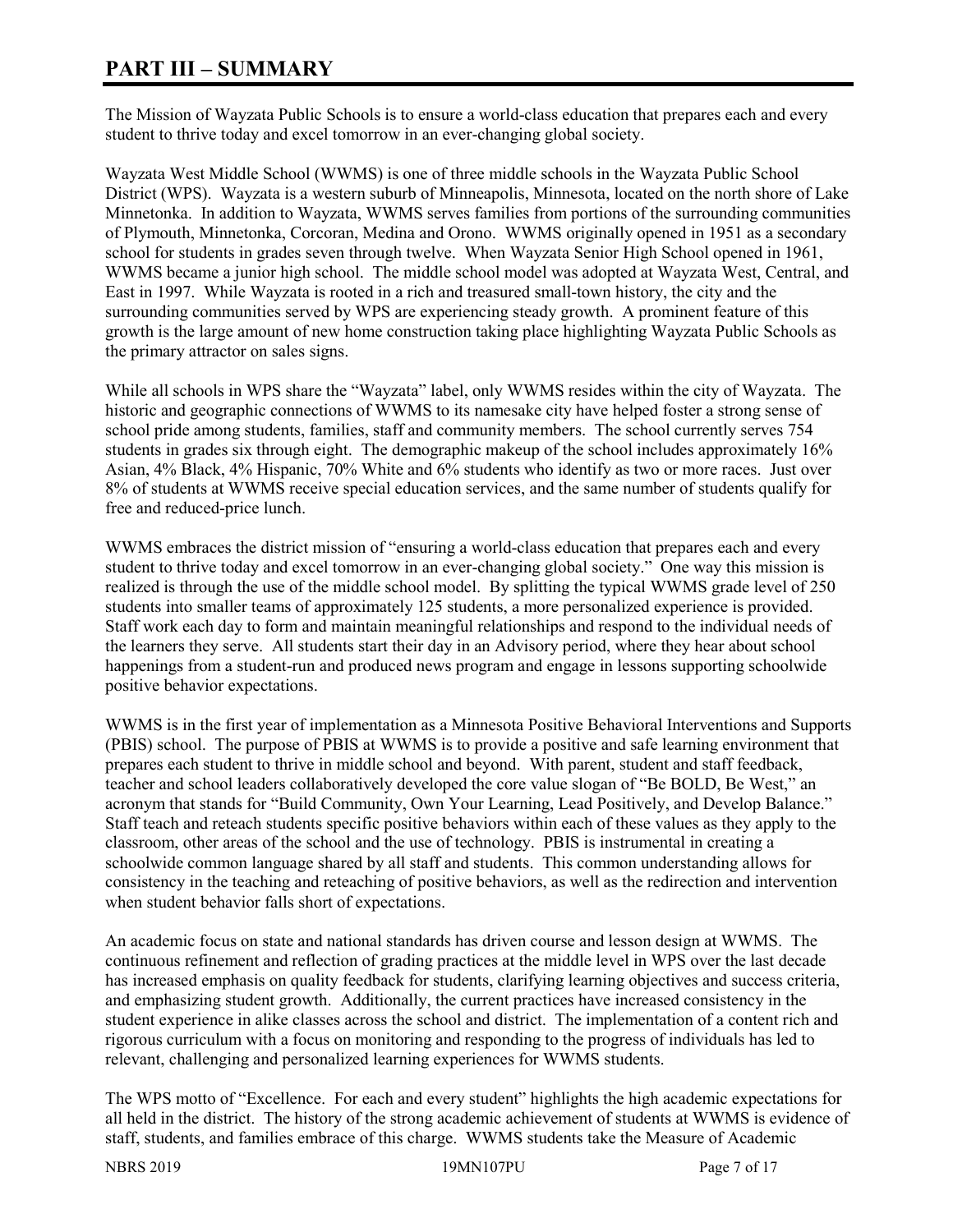Progress (MAP) in Reading, Math and Science and the Minnesota Comprehensive Assessment (MCA) in Reading and Math annually. Eighth grade students also take the MCA Science exam. While progress on MAP and MCA exams are not a single measure of overall school excellence, WWMS students have demonstrated consistently high levels of achievement on these assessments.

The staff at WWMS recognize that middle school can be a challenging time for both students and parents. They strive to partner with families to ensure students are supported, challenged, and connected in their learning experiences. It is through this collaboration the mission of WPS is achieved, and is the lens through which the recognition of WWMS as a National Blue Ribbon Exemplary High Performing School is viewed.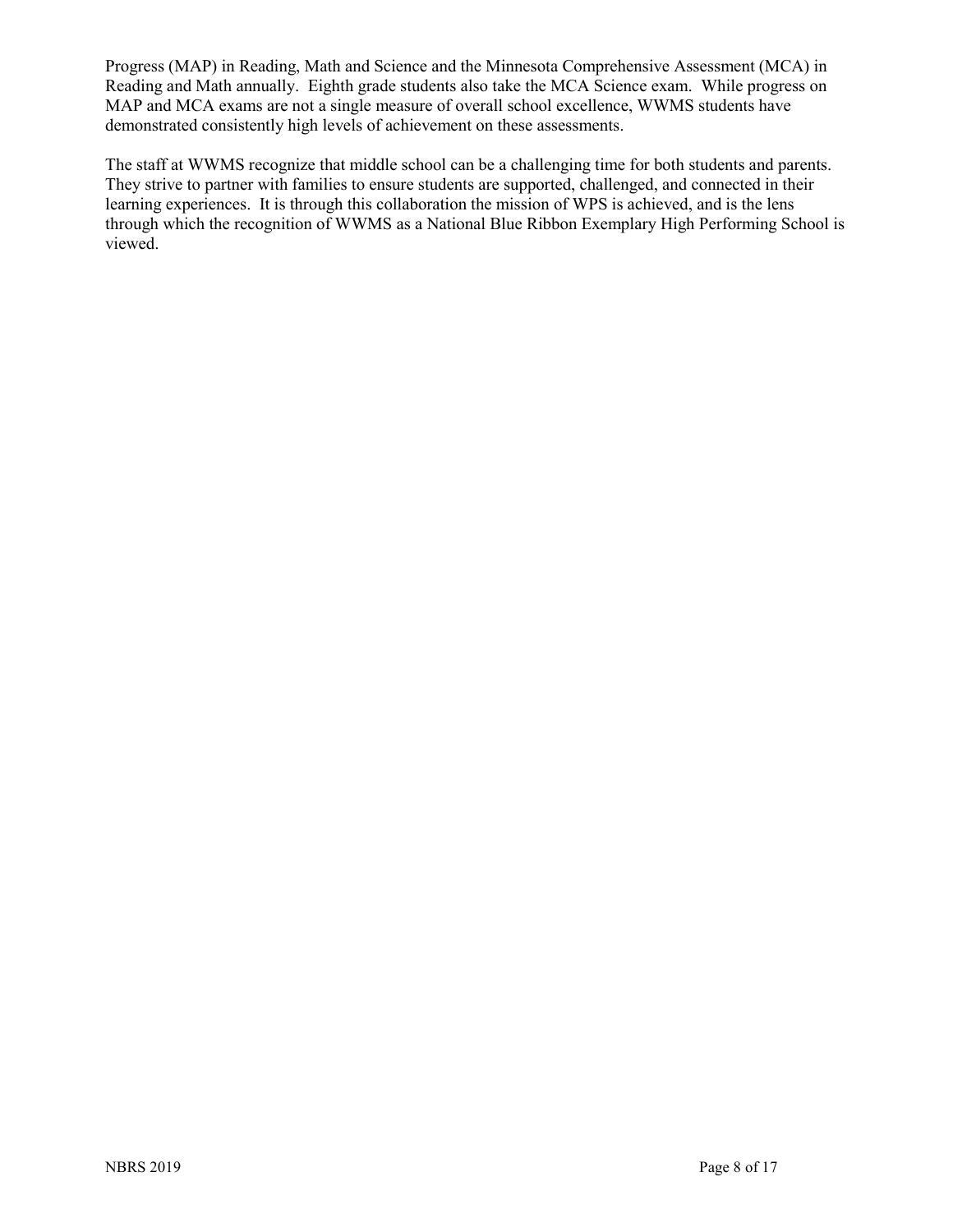# **1. Core Curriculum:**

# **1a. Reading/English language arts:**

The Language Arts curriculum supports students in developing critical thinking skills through careful reading, textual analysis, discussion and writing. Thematic units are used to meet and exceed the expectations of the Minnesota State English Language Arts Standards. Students use anthologies and novels to explore genres of literature and examine text for a deeper understanding of literary elements and author's craft. Fictional work is regularly connected to real world experience through the study of related nonfiction material. Students learn vocabulary within class texts that help them determine word meaning in context. Reading and vocabulary instruction are interwoven, and students are asked to compose in several styles such as narrative, poetry, and expository writing. Grammar and usage instruction are embedded during writing instruction. Students often compose for an authentic audience, validating the need to compose clearly and purposely. Various modes of discussion are utilized throughout the year to help students tease out meaning, deeper understandings and express their insights. Performance rubrics are an essential component of assessment and feedback in the Language Arts classroom. Teachers utilize rubrics to provide success criteria to students at the onset of compositions, to give opportunities for self and peer assessment during the writing process, and to create a strong connection between student performance and mastery levels in summative evaluations.

Eighth graders take an additional Communications course designed to support writing and speaking skills and the critical analysis of the media. Students study investigative journalism, craft a news story, and compose a position paper on a relevant community issue. Student voice is at the center of the curriculum as teachers work to support their understanding of the many sources of information that saturates their world. Expressing ideas through clear, informed writing and speaking is a primary objective spiraled throughout the course.

Classroom teachers collaborate with the Gifted and Talented Coordinator at WWMS to provide enrichment for students within the Language Arts classroom including use of alternate texts and different products. Teachers utilize differentiated feedback on rubrics to propel learning and engage students in the process. Additionally, reading intervention courses support striving readers and boost their participation and success in the Language Art classrooms.

#### **1b. Mathematics:**

The WWMS math program seeks to deepen conceptual understanding and improve students' skill base in mathematics. Students participate in the College Preparatory Mathematics (CPM) Core Connections curriculum where they employ problem-solving strategies, question, investigate, analyze critically, gather and construct evidence, and communicate rigorous arguments to justify their thinking. The middle school mathematics curriculum is comprised of pre-algebra and algebra units of study with emphasis placed on numbers and operations in 6th grade, ratios and proportions in 7th grade, and expressions, equations and functions in 8th grade. Using instructional materials, students tackle mathematical ideas set in everyday contexts to help them make sense of abstract principles. Students are taught how to gather and organize information, break problems into smaller parts and look for patterns that lead to solutions. Students often work in heterogeneous groups and rotate through defined roles that emphasize collaboration as they share information, expertise, and ideas. Group roles are designed to prepare students for the type of work that their future educational and vocational pursuits will require.

With an emphasis on problem solving instead of the rote memorization of math concepts, students build problem-solving strategies that apply to most academic disciplines and daily life. This approach encourages students to grow and learn together as they work to improve as mathematicians, problem solvers, and communicators. When providing feedback on the learning process or assessing summative work a student has produced, teachers utilize specific feedback and rubrics with success criteria that goes beyond reporting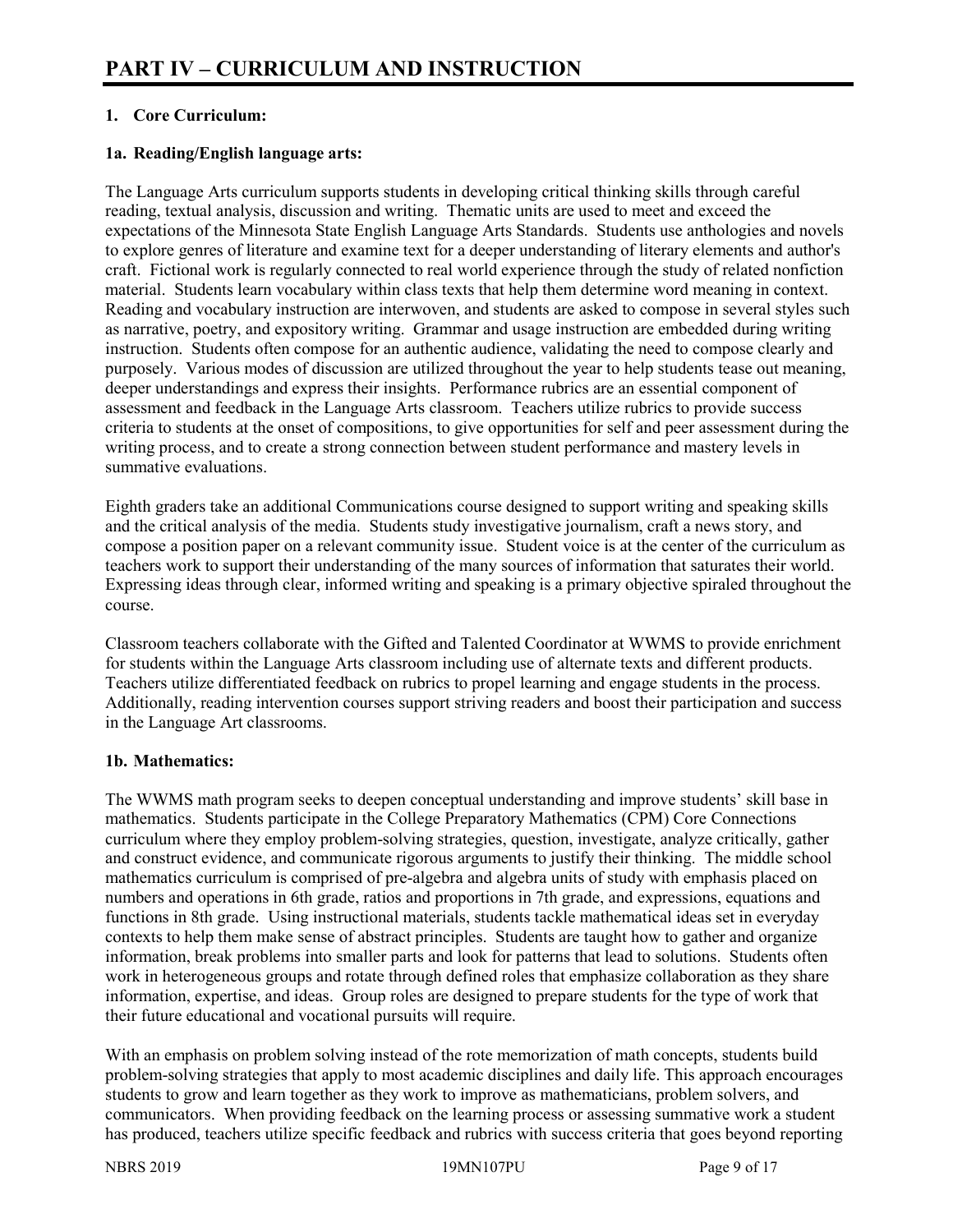the correctness of a final answer. Consistent with the CPM philosophy, in the evaluation process teachers and students recognize and make known when the student's problem solving process is valid, even with an incorrect final result.

Students are placed in either a grade level math course or an accelerated math course. Placement is based on several criteria including the Minnesota Comprehensive Assessment (MCA) in Math, Cognitive Abilities Test (CogAT) Quantitative/Nonverbal scores, and FastBridge aMath assessments. Students have the opportunity to move into accelerated courses at several entry points.

# **1c. Science:**

At WWMS, Physical Science is taught in sixth grade, Life Science in seventh grade and Earth Science in eighth grade. All three science courses are taught using a hands-on learning approach, with an emphasis on lab-based, constructivist activities. Physical Science includes topics related to force, motion, energy, engineering and chemistry. Life Science units include chemistry, cells, human biology, genetics, evolution, diversity of life and ecology. The Earth Science curriculum includes units in chemistry, meteorology, geology and astronomy.

The Minnesota State Science Standards are the foundation of all three courses, which emphasize using the processes of science to solve problems over memorizing facts, adhering to the guiding principle that the best way to learn science is by doing science. Activities, including building models, designing and carrying out experiments, analyzing data, and using critical thinking skills, are regularly used to support this belief. Technology is integrated into science classes through the use of virtual experiments and simulations, digital probes to collect and analyze data, and a variety of applications. Summative tests and projects are designed to assess student understanding of the essential course concepts, while lab assessments allow students to demonstrate the skill-based components of standards. Opportunities for students to demonstrate mastery of learning beyond the level of the standards has been an emphasis in WPS middle schools, which is evident in the design of science common assessments.

Science teachers at all three grade levels often adjust their lessons to meet the individual needs of students. Personalized supports are used to ensure that all students are being challenged at the appropriate level. This could look like re-teaching/re-learning opportunities for those not yet meeting expectations, or different challenging work for students performing above expectations. The belief that all students can learn and use the processes of science to help solve problems is a driver behind the design of differentiated learning activities.

# **1d. Social studies/history/civic learning and engagement**

The social studies curriculum immerses students in the studies of history, geography, economics, and citizenship and government. Throughout the curriculum, students engage in historical inquiry, analyze important trends in the world, and develop critical thinking skills as they deepen their historical, civic, economic, and geographic understandings. Beginning with Minnesota Studies in sixth grade, students learn about state history and government and explore Minnesota's role within the larger context of the country. This is followed by United States Studies in seventh grade, when students examine the country's history and government from 1800 to contemporary times. Students engage in debate and analyze how perspective and power influence history and how it is told. Social studies in eighth grade culminates in the experience of Global Studies where students apply spatial and chronological perspectives as they study geography and contemporary world history. Social studies teachers rely heavily on performance rubrics to assess the various projects, simulations and discussions students complete. These rubrics provide students with success criteria for different performance levels at the onset of an assessment, are utilized as a key resource for feedback and progress checks during the activity, and allow for clarity and accuracy in the summative evaluation of the final product.

NBRS 2019 Page 10 of 17 Across all three grade levels, teachers integrate literacy standards and content knowledge. Students read, write, and debate regularly, applying their historical knowledge to make claims, draw conclusions, and pose questions about the various texts that they read. Teachers provide reading strategies as a scaffold for those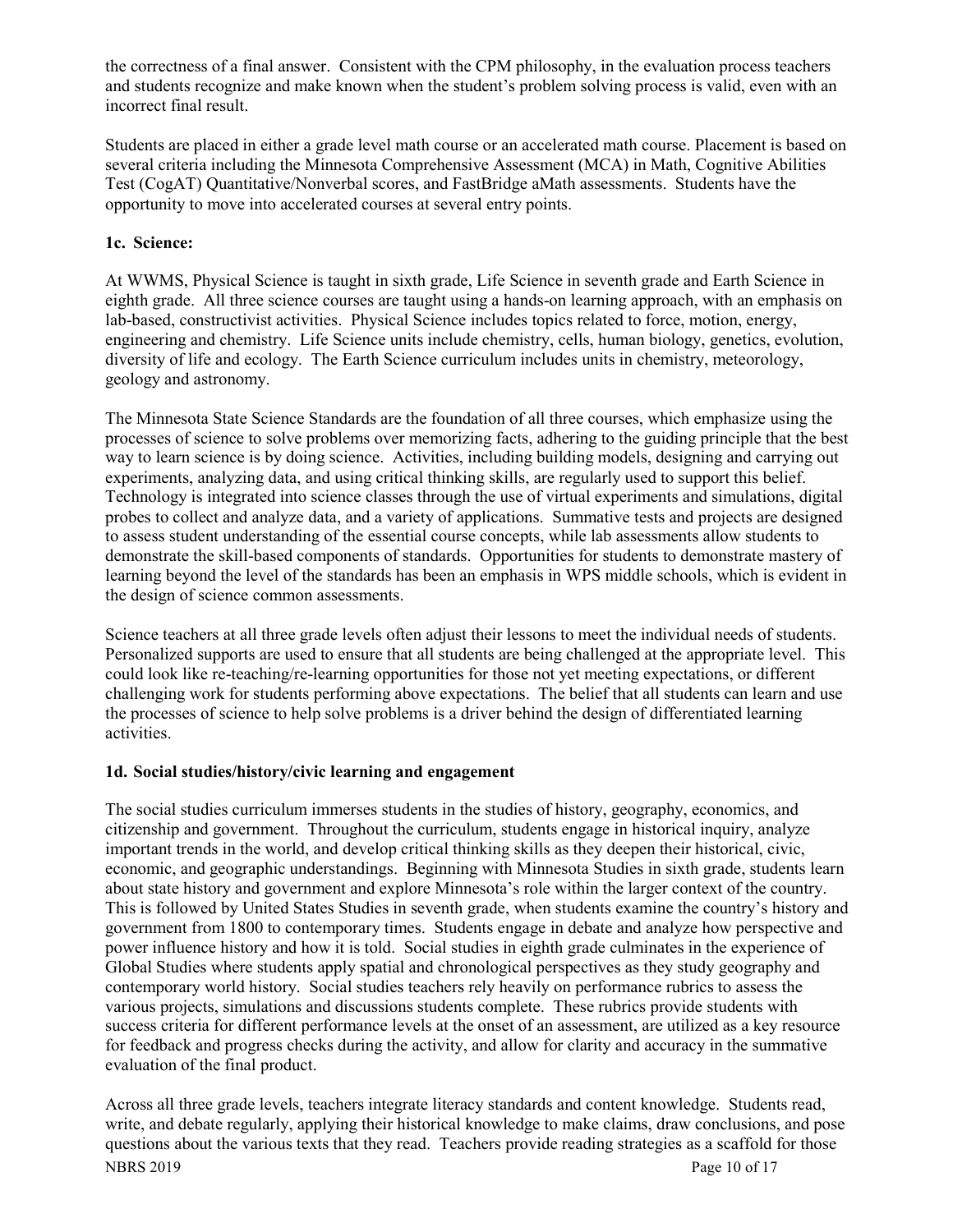needing extra support, and enrichment opportunities are regularly available and encouraged. For example, in Minnesota Studies, sixth graders research complex topics from multiple viewpoints, develop opinions and questions from the research on the topics, and engage in an extended fishbowl discussion to synthesize their ideas. In United States Studies, seventh graders delve into serious historical research by analyzing primary and secondary sources to create an exhibit, website, performance or documentary that chronicles the impact of a historical event for Minnesota History Day. In Global Studies, students are encouraged to delve deeper into historical events through the creation of political cartoons and are encouraged to read world literature that brings issues to life.

# **1e. For secondary schools:**

The middle school serves a vital role for the beginning of many college and career readiness conversations, with a focus on curiosity and exploration. All curriculum is designed for relevancy and real world application. An example of this includes the units in Family and Consumer Sciences (FACS) on career exploration, goal setting, and personal financial management. In Engineering, Technology, and Design (ETD) the goal is to develop 21st century competencies for an ever-changing, technologically rich environment. All WPS middle school students are provided a district-issued iPad and are coached to manage devices productively, demonstrate good digital citizenship, increase digital literacy and skills, and develop a more global perspective. Additionally, WWMS staff work collaboratively with Wayzata High School staff to ensure students and families have the support they need for a smooth transition.

### **1f. For schools that offer preschool for three- and four-year old students:**

# **2. Other Curriculum Areas:**

At WWMS, courses beyond the core curriculum areas are referred to as "encores" and account for two periods of the six academic period day. The middle school encore programming allows students to identify and develop interests. During one period students alternate between Music and Physical Education, while the other period includes classes like Art, Engineering, Technology and Design (ETD), Family Consumer Science (FACS), and Spanish. Each course aligns with college and career pathways at Wayzata High School.

#### ARTS (visual and/or performing)

The arts program at WWMS includes both music and visual arts. Students in all grade levels participate in a required every-other-day music class. Students may choose from performance based courses in vocal music, orchestra or band or an exploration in musical styles for eighth graders. In these courses, students are introduced to reading and performing music. Most music groups perform several concerts throughout the year. Approximately 43% of students participate in the vocal music program, 34% participate in band, and 23% participate in the orchestra program.

The mission of the Wayzata Visual Art Department is to prepare globally aware, lifelong artful learners by teaching and implementing challenging and comprehensive art curriculum focused on critical and innovative thinking skills. All sixth graders participate in a quarter-long visual arts course where they further develop foundations from elementary art. Eighth graders have the opportunity to elect a semester visual arts course where they explore the theme "identity" with clay, self portraits, graphic art, mixed media and cast jewelry. Approximately 40% of WWMS 8th grade students enroll in this course.

# PHYSICAL EDUCATION/HEALTH/NUTRITION

NBRS 2019 Page 11 of 17 All students at WWMS participate in physical education class on an every-other-day basis. Physical Education classes focus on three areas: fitness, lifelong recreation and skills related to sports and activities. The overarching goal is to increase students' physical activity to enhance their overall health. All sixth graders participate in a developmentally appropriate family life unit during their science class. Additionally,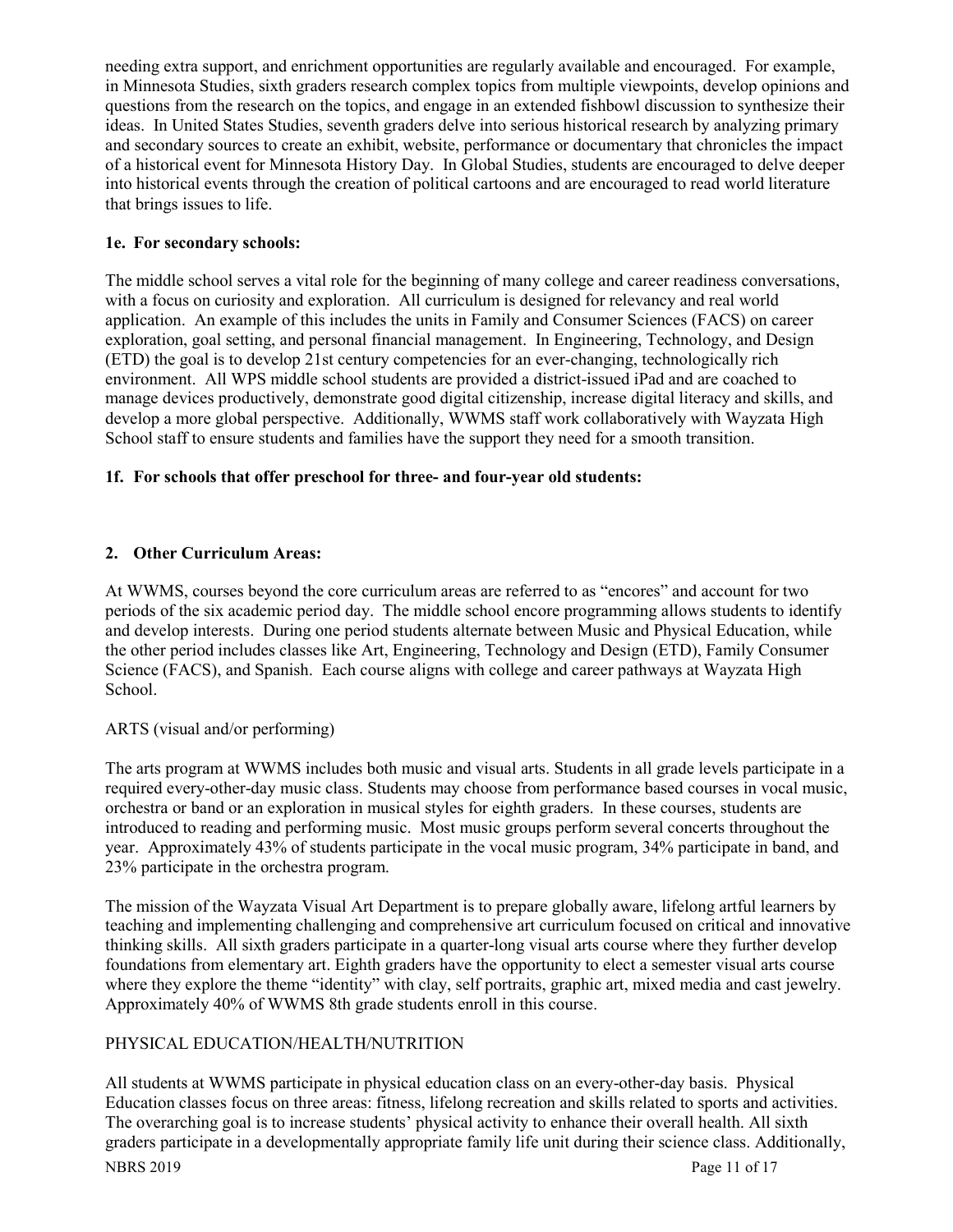eighth graders participate in a semester long health course where students discuss the foundations of health, mental health, drugs and alcohol, nutrition, relationships and sexuality, first aid and CPR.

# FOREIGN LANGUAGE

The middle school Spanish program, a continuation of the elementary Spanish experience, is focused on the three modes of communication, as recommended by the American Council on the Teaching of Foreign Languages (ACTFL). All sixth and seventh graders at WWMS study the Spanish language for one semester. These introductory courses, when combined with the optional 8th grade Spanish course, provide students the opportunity to complete the first level of high school Spanish while in the middle school. This leads to higher levels of language proficiency. Approximately 70% of eighth graders at WWMS enroll in the Spanish course.

# TECHNOLOGY/LIBRARY/MEDIA

All sixth and seventh graders at WWMS take a quarter-long course in ETD. In this robust STEM experience, students complete activities that support their technical literacy and understanding of the design process. Skills are developed through robotics engineering, and include coding, 3D printing and CAD concepts. Students in eighth grade have the opportunity to elect an additional semester with a deeper dive into either wood production techniques or robotics engineering, 3D printing and CAD concepts, or a combination of both. Approximately 40% of WWMS eighth grade students enroll in ETD. The Media Center at WWMS is staffed with a full time media specialist and paraprofessionals who provide support to teachers and students. Students' media literacy, research skills, and reading habits are enhanced through direct instruction and collaboration among staff.

### FAMILY CONSUMER SCIENCE

All seventh graders at WWMS participate in a quarter-long course in FACS. Here they investigate concepts related to careers, personal finance, consumerism, nutrition, food preparation, and wellness. Decisionmaking, technical reading and math skills are emphasized along with time management, goal setting and the value of being an informed consumer. Interested eighth graders have the option of taking an additional semester course in Family Consumer Science, where the class examines teen nutrition, food preparation, regional and global cooking. Approximately 40% of WWMS eighth graders enroll in FACS.

# OTHER CURRICULUM AREAS

One of the most memorable experiences for WWMS sixth grade students is a week-long trip to Eagle Bluff Environmental Learning Center located in the bluffs of Lanesboro, Minnesota. Students examine environmental science, cultural history, contemporary environmental issues, personal growth, team building and outdoor recreation. The Eagle Bluff trip occurs early in the year to help foster a sense of belonging and well-being.

#### **3. Special Populations:**

A Multi-Tiered System of Support (MTSS) model is used at WWMS to identify academic, social and emotional needs of students, determine a potential antecedent and implement a targeted intervention. Progress is monitored to assess the impact of the intervention and determine future steps. This process is initiated at the grade level team weekly meetings with collaboration between administrators, interventionists and support staff. Interventions can support a large number of students, a small group of students or individual students, highlighting the "multi-tiered" aspect of the model. Particularly challenging situations are referred to the school Problem Solving Team (PST). The PST works to support teachers ensuring a range of efforts are attempted and assessed for effectiveness.

NBRS 2019 Page 12 of 17 WWMS uses two critical intervention programs in reading and math. Read 180 and Math 180 have set curricula that identify areas of concern, target instruction, and monitor and assesses learning. The intervention teacher sees students for both increased instructional time and a decreased student-to-instructor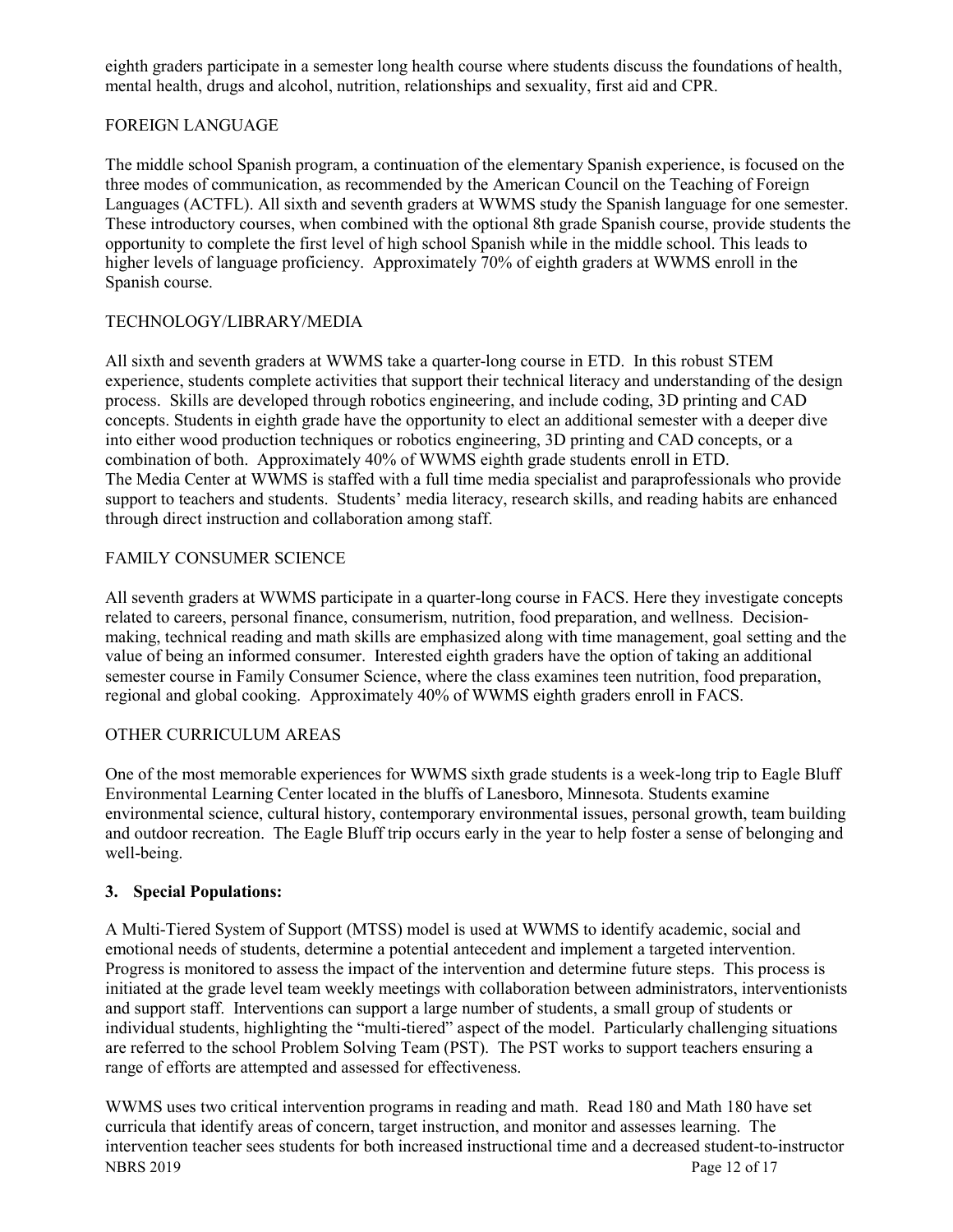ratio. The students continue to receive scaffolded support in the MTSS model after exiting the Read 180 and Math 180 program.

The WWMS Gifted and Talented Program provides additional experiences to meet the needs of high achieving and high ability students. The program coordinator works with teachers in all content areas to facilitate differentiated learning opportunities. Examples include book groups from classic literature, website creation for plate tectonics, and compacted units for world religions. The MTSS model incorporates flexible grouping allowing students to participate based on talents, passion or interest. Grade level seminars focused on affective needs including topics such as managing relationships, finding coping skills for stress and perfectionism, and exploring the importance of personal goals. Additionally, students whose standardized reading test scores are in the 97% percentile or above are placed in a cluster grouping within the regular Language Arts classroom.

The WWMS Young Scholars Program is an academic program used to support students with high potential from underserved populations who are less likely to be considered for gifted programs using traditional methods of identification. Young Scholars promotes access, affirmation, and advocacy for continuous academic growth. The program is coordinated by the gifted and talented coordinator and includes individual and group coaching, in addition to the grade level affective needs seminars.

Students with identified special needs have Individualized Educational Learning Plans (IEPs) and are supported by case managers and specialists, grade level teachers, resource classrooms and push-in or pullout instruction based on need. WWMS has a clustered, team-taught Language Arts class at each grade level that customizes learning experiences based upon student needs. The special education teachers work closely with teams on a daily or weekly basis to monitor and adjust for student progress. Specially Designed Classrooms (SDC) meet the needs of learners with Developmental Cognitive Disabilities (DCD) and students who qualify for more intensive emotional behavioral support. WWMS has an English Language Learner program supporting students who qualify for service.

WWMS uses standardized assessments to monitor student academic achievement and growth. Each summer, a leadership team of teachers and administration meets in the summer to analyze data trends. School improvement goals are created in math or reading, student engagement and equity and integration. Current school improvement goals include efforts to increase school wide reading achievement, implement PBIS school wide and decrease the gap in achievement between the highest achieving student population at WWMS and the Black and Latino student groups in both reading and math. Teaching teams receive student results, create targeted interventions and supports and progress monitor during the year. Progress on student achievement goals, including SIP goals, are reviewed as part of the peer coaching and Teacher Development and Evaluation (TDE) processes at WWMS. Continued professional development on instructional and behavioral best practice, along with targeted training on student mental health and behavior analytics have supported staff in their gap closure efforts.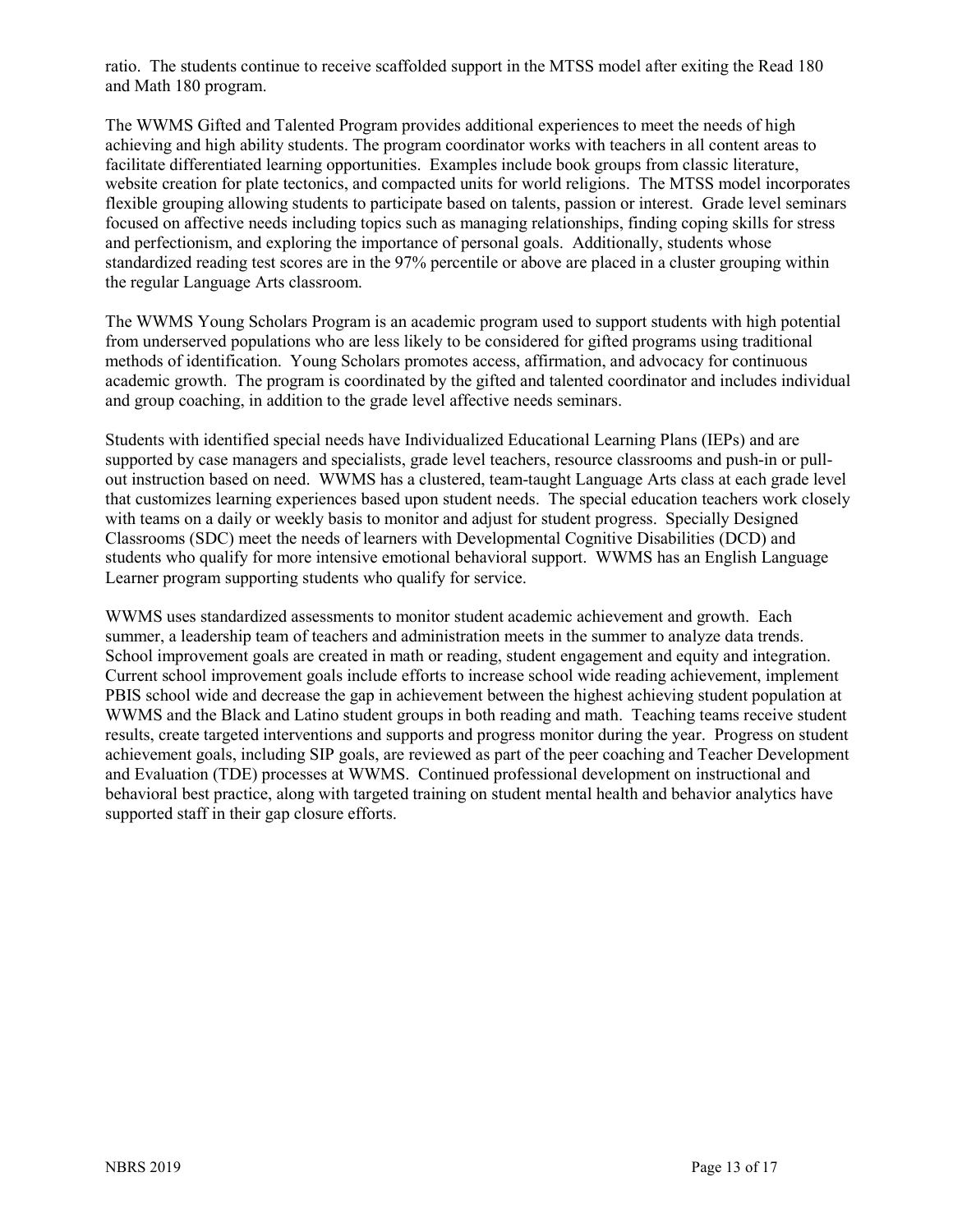# **1. School Climate/Culture:**

At WWMS, the culture of our building is a primary attractant for current and prospective students, families, and staff. The cornerstone of this culture is meaningful relationships, which are prioritized in everything from the design of the school day to the supports and opportunities provided by the school. With a total attendance of approximately 750 students, WWMS is large enough to provide a variety of opportunities and deliver a quality middle school model but is small enough to know the classmates and colleagues that walk the halls each day.

An important part of establishing a positive school culture is welcoming new students. The transition for new sixth graders to WWMS begins in the spring with a New Student Orientation Night, where students and families learn about the school and building tours are given by seventh and eighth grade student leaders. Families with students new to the district are welcomed with a smaller summer orientation, where they learn about school and district information, take any placement tests and meet with the counseling staff. Student leaders assist with transitions for students who join mid-year, providing a friendly connection for the first few days of school. They help students meet peers, find classes, and feel comfortable in their new school.

Welcoming efforts continue into the fall for all students where "Day 1" festivities kick off with a studentled assembly, headlined by friendly grade-level competitions and activities to introduce PBIS concepts. As mentioned before, the environmental field trip for 6th-graders is a unique culture-building opportunity for five days of school in an outdoor arena. Students and staff spend the week forming new friendships and developing the skills to collaborate, persist, and experience success.

As mentioned previously, the "Be BOLD, Be West" core values and positive behaviors are taught schoolwide and emphasize the importance of positive climate. Students and staff are recognized through the use of "Bold Notes," a positive note to strengthen and reinforce BOLD values. The classrooms and hallways of WWMS include prominently displayed signage reminding all to "Be BOLD, Be West."

Staff culture has been a primary focus at WWMS with the addition of the PBIS framework this year. A positive student culture starts with a positive staff culture, and the staff at WWMS are very supportive. One of the characteristics of a positive staff culture is participation.

Finding teachers for building leadership roles is never a challenge, and staff do an excellent job contributing to, communicating and supporting decisions that impact the school. Additional appreciation and recognition for staff has been intentionally implemented during building-wide meetings. Various staff members have also assembled a "Sunshine Committee," a group that provides support and celebration where it is needed at WWMS.

# **2. Engaging Families and Community:**

Clear, timely and relevant communication is perhaps the most important tool in keeping stakeholders engaged in events, initiatives, and happenings. The Skyward Student Information system is used to report academic progress, manage student information and attendance, and send mass communications from teachers to families. Families are also able to access Canvas, a learning management system, to get more information about course activities and resources as they pertain to the progress of their student.

Families and community members are regularly invited to WWMS to celebrate an accomplishment, view performances, check out student projects, volunteer in a classroom, attend a PTA meeting or stand in as a guest speaker. The Student Stars recognition ceremony takes place at the end of each quarter. Teachers nominate students who have excelled that quarter with the BOLD expectations, and families are invited to attend a morning celebration for the students. Each of the musical disciplines have seasonal performances, and the theater performances are well attended by the community. The parking lot fills up for Minnesota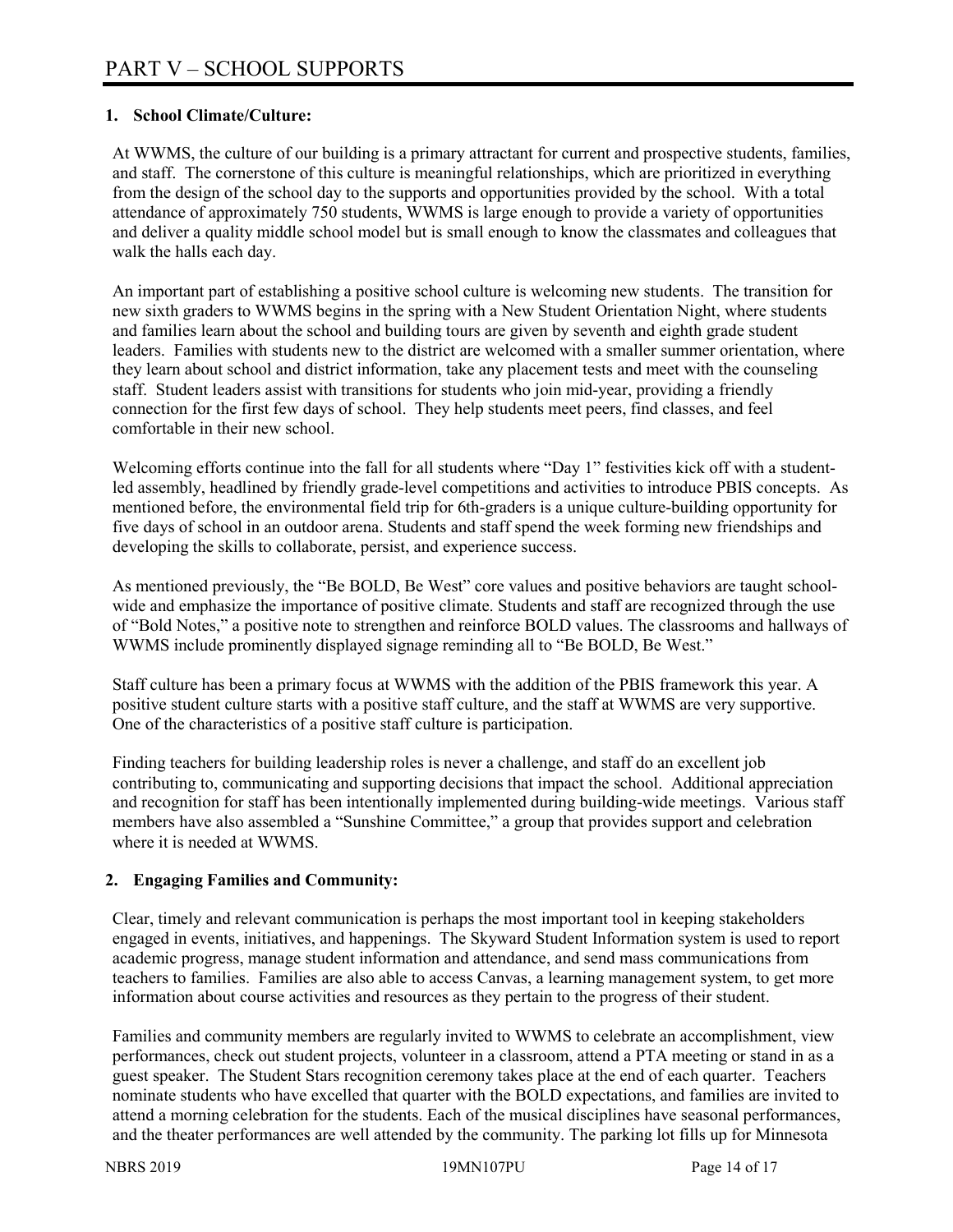History Day, with visitors arriving to check out the projects of the student groups and help with judging and feedback. Parent and community volunteers are a part of the culture at WWMS from helping new students with their lockers on the first day of school to guest speakers contributing their expertise on topics like The Holocaust or microbiology.

The primary student leadership group at WWMS is the BOLD Ambassadors, which is in alignment with the school core values previously described. While student BOLD Ambassadors lead multiple charitable and service campaigns throughout the year, one community entity they support annually is the Interfaith Outreach and Community Partners (IOCP). Last year, BOLD Ambassadors organized drives that brought in nearly one ton of food and cash donations to support local services including family support and education, housing, employment and transportation.

School happenings are communicated using a number of digital communication tools. A family newsletter with upcoming events, dates, and important information is delivered via email every Wednesday. Students and activities are celebrated through the WWMS school twitter account and website. The school and district websites have been recently redesigned to be easier to navigate.

Excellent schools become a hub of the community they serve, and WWMS is definitely that.

# **3. Professional Development:**

WPS believes supporting student growth begins with a dedication to continuous personal improvement and growth from the staff, teachers, and administrators. To this end, the district has provided multiple opportunities for learning during teacher workshop sessions, trainings for new curricula (math and ELA most recently), evaluation and implementation of common middle school grading practices and district PLC collaboration time. Teachers on Special Assignment (TOSA) serve as specific content leaders supporting the core content areas. Technology implementation is encouraged and supported by technology integration coaches, "Tech Training" summer bootcamps, and sessions to encourage use of creative approaches to teaching and personalized learning. Finally, the Minnesota Quality Compensation (Q-Comp) peer coaching program provides ample opportunities for learning and reflection, and the Academy of Wayzata Educators (AWE) offers classes for teachers run by peers.

WWMS teachers guide and shape learning opportunities and experiences through a shared leadership model. Input on pedagogical best-practices, community values, and relationships shapes the culture of the building and the desire for excellence. Most professional development opportunities are coordinated and guided by the Professional Development Committee (PDC) which is comprised of administrators, gradelevel, and encore representatives. They are responsive to teacher and student needs. In the past five years, multiple sessions have been presented by teachers for building staff including literacy across content areas, differentiation with depth of knowledge, the use of standards-based grading practices, homework effectiveness, mental health needs for students, mindfulness practices for staff and students, human development training, and PBIS.

# **4. School Leadership:**

The leadership vision for WWMS aligns with the vision outlined in the Wayzata Public Schools Strategic Roadmap. The three core components of the district vision include "Exceptional student learning, experiences and relationships; community trust, confidence and partnership; and operational excellence." The school administration, which includes a principal and associate principal, work collaboratively to support each of these entities with structures that include various aspect of staff and student leadership.

NBRS 2019 Page 15 of 17 Each summer, a team of teacher leaders is assembled by middle school administrators to meet and review progress on the previous year's Site Improvement Plan (SIP), analyze any new and relevant data, and establish building goals for the upcoming school year. The WWMS SIP for the current school year includes a reading achievement goal, which is tied to a Minnesota Quality Compensation (Q-Comp) program the district participates in. It also includes the goal of reducing the achievement gap in MCA scores at WWMS in Reading and Math, and continued development of the implementation of PBIS to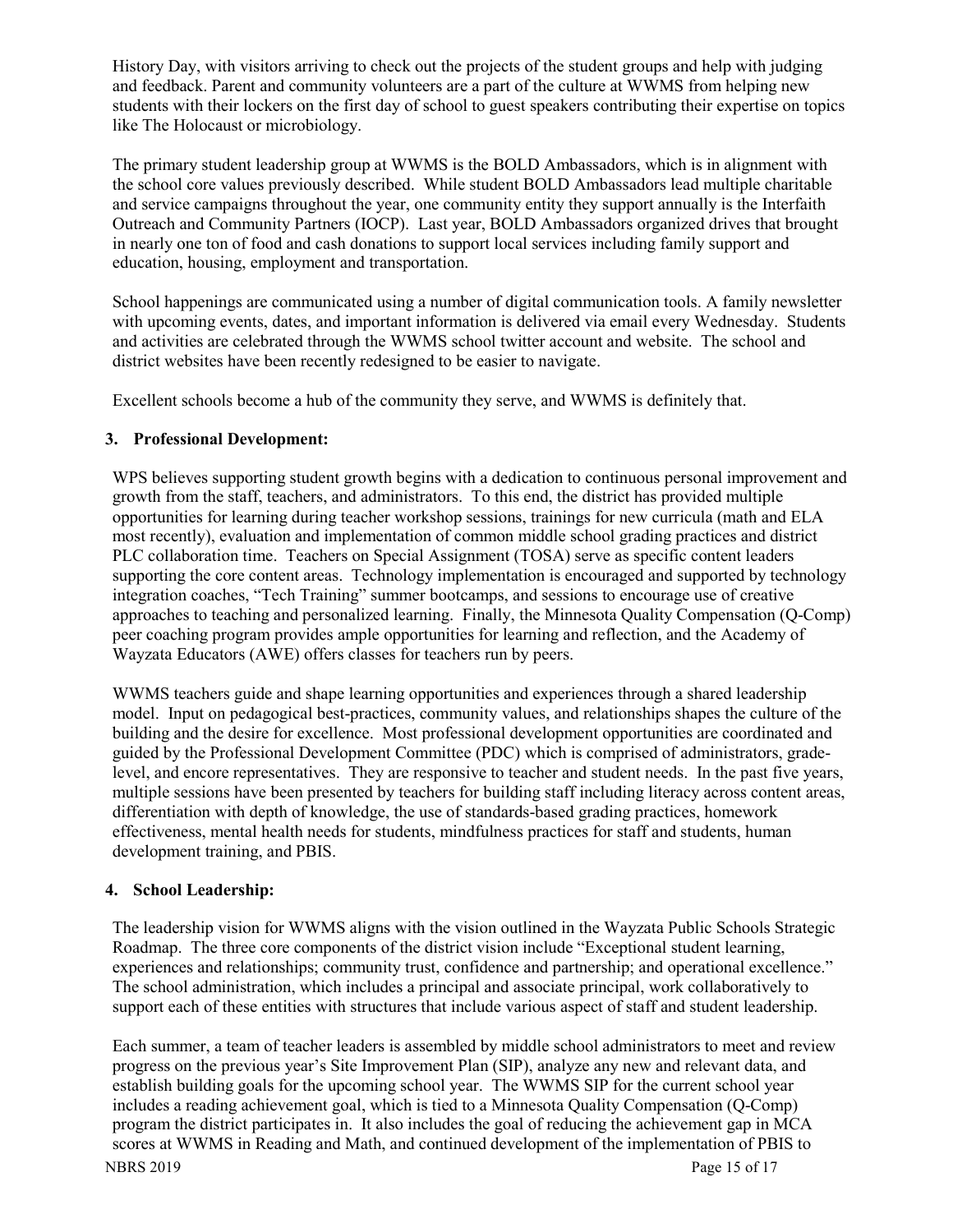positively influence student engagement and achievement. These goals help inform the work of our school leadership teams, PLCs, and individual teachers.

Staff leadership teams at WWMS include a Building Leadership Committee (BLC), a Professional Development Committee (PDC), a PBIS Leadership Team, a Problem Solving Team (PST) and a Child Study Team (CST). The BLC has representatives from each core team, the encore, and a paraprofessional rep. This team meets monthly with administration to discuss upcoming school events and projects, provide feedback on pending decisions, and to help communicate back with the group they represent. The PDC mentioned previously is also a representative group that, in addition to planning professional learning opportunities for staff, works to review and approve the use of school professional development funds, ensuring fiscal responsibility and alignment with school goals. The PST supports our MTSS model and the CST supports Special Education referrals and assessments. In addition to working with staff on leadership teams, administration also visits teacher team meetings to provide more specific communication and supports.

In addition to staff voice, student and family voice are priorities at WWMS. Student leadership opportunities include the BOLD Ambassador group previously described, and the Principal Advisory Council (PAC). The PAC meets with administration quarterly and is comprised of twelve students per grade level that were selected by their teachers. Teachers were charged with nominating a representative group of students, that would provide a diversity of perspective. PAC students are asked to discuss various school initiatives, projects, and ideas to provide the student perspective.